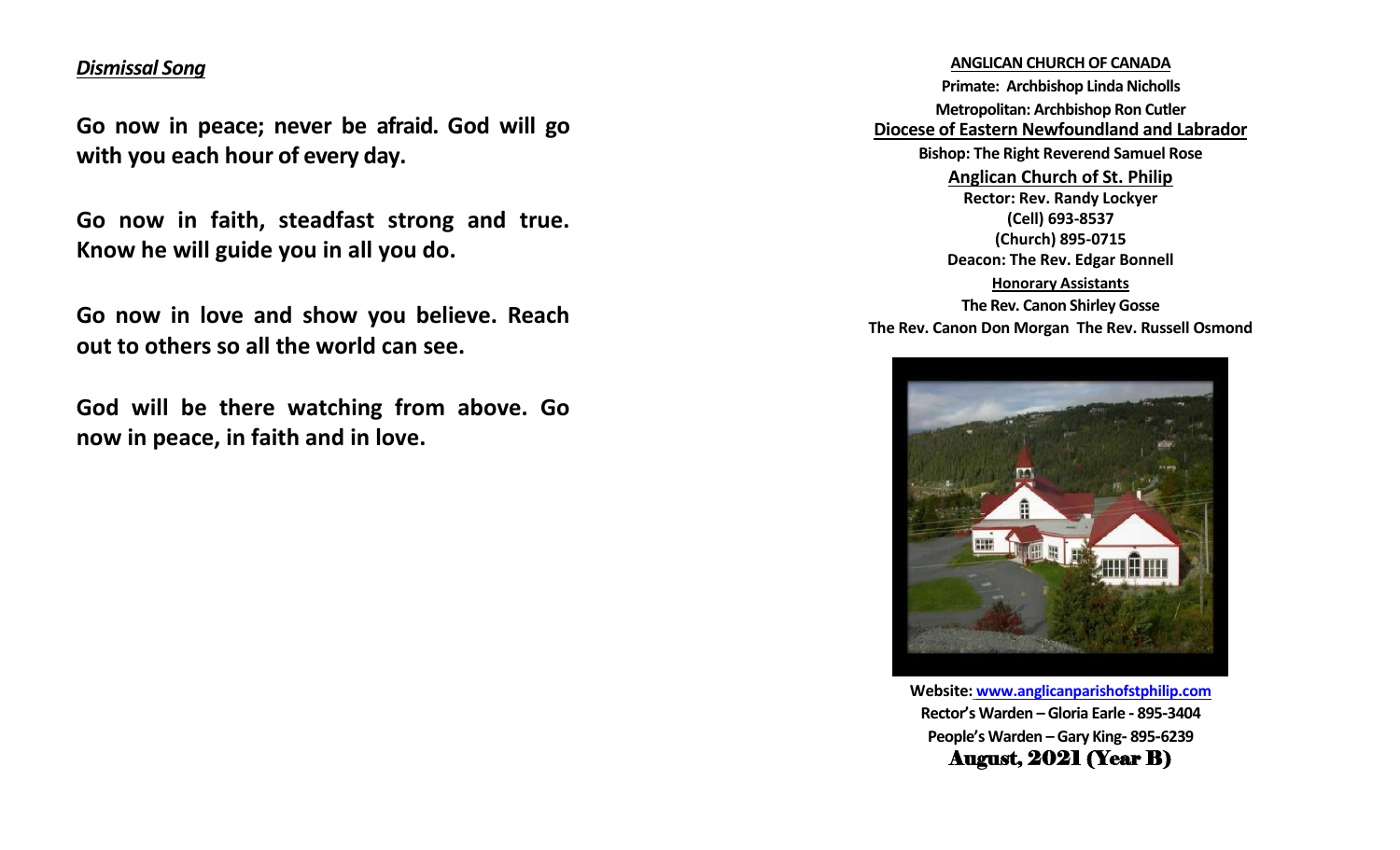#### **A WARM WELCOME IS EXTENDED TO ALL OUR PARISHIONERS AND VISITORS WHO ARE WITH US TODAY. WE HOPE THAT GOD WILL BLESS US AS WE WORSHIP HIM HERE TOGETHER AT ST. PHILIP'S CHURCH.**

#### *From the Rector's desk:*

It seems like only a few days ago the kids finished up the school year, and we wished them a safe and happy summer vacation. Even though there is still much of summer yet to enjoy, we realize that with the arrival of August month comes too preparations for the new school year. With our three sons all attending Memorial University, it is my hope and prayer that this school year will bring with it a greater sense of normalcy than the last year. We have every indication that we are going to embrace a much better year, vaccine rates are high and Covid-19 infections in the province are presently nonexistent. Does that mean we are out of the woods? Not at all, what it means is we can safely begin to move cautiously toward normal lives. Our children can go back to school, college and university and work and study in a pre-pandemic fashion. It means we can travel to see our family members, they can travel to be with us, without fear of making each other sick with a potentially deadly virus. It means that we can interact and engage with each other in an up-close and personal way. It means we can resume much of our daily routines that got changed or ceased altogether at the beginning of the pandemic. That includes our faith living and our life together as a church family. The last 18 months has not been easy for any of us, we missed out on so much, and there is a deep yearning for life as we knew it to return once more. As human beings, made in the image of God, we are not created to live unto ourselves, we are physical, spiritual, emotional and social beings that live our lives in relationship with God and with each other. The bible speaks of several events and eras when God's people were separated from God and from the ability to worship God in freedom. Perhaps two of the best known examples is the story of Adam and Eve when they were expelled from the Garden of Eden, and the story of the Israelites wandering 40 years in the wilderness trying to get back home to God. The history of God and humanity shows how destructive our lives are when that relationship with God is broken or strained. It's the story of the Prodigal Son in Luke's gospel (15), and not just the Prodigal Son but also the son who stayed home and was faithful to God. Like the father welcoming home the wayward son, so too, God welcomes all of us back when we are lost and separated from the fold. I'm thinking that for a lot of people in the last 18 months, it must feel something like a wilderness experience, when our lives became so affected by the pandemic that even our ability to worship in community was lost. I have heard a number of people speak of how much they have missed being able to get

 out to church, or attend a lot of the church activities that got put on hold. We have to remember that though we are open every Sunday morning for 8:30 am and 10:30 am worship, some people still don't feel safe to go to public spaces such as church. Many are elderly with underlying health issues and immune-deficiencies that put them at greater risk than most of us. But, thanks be to God, we are arriving once more to a time when even higher risks members of our congregation can feel safe to come back to church. There is no real substitute for the ability to gather together on a Sunday morning to hear the scriptures proclaimed and expounded upon, to rise and sing hymns of praise in united voices, to gather around the Lord's Table to partake of the great Eucharistic Feast. It is my prayer that as we transition from summer to Fall, we will experience a resurgence of faithful parishioners and families returning to normal church worship and activities. Once we have a clearer picture of how things are shaping up in the Fall we will even designate a special Sunday and call it *Back to Church Sunday*, a time to reclaim our pre-pandemic ability to attend church freely, and nourish our spirits in a way that we can only do when we are in fellowship and community with one another. Please join me in this new sense of profound hope and visioning for a nonpandemic future that is just around the corner for us all.

*Rev. Randy*

# *Services for August:*

**Aug. 1** – 8:30 am – Holy Comm. (BCP)

10:30 am – Holy Euch. (BAS)

**Aug. 8** – 8:30 am – Holy Comm. (BCP)

 10:30 am –Baptism/Holy Euch. (BAS)

3:00 pm – Flower Service

**Aug. 15** – 8:30 am – Holy Comm. (BCP)

10:30 am – Holy Euch. (BAS)

**Aug. 22** – 8:30 am – Holy Comm. BCP)

10:30 am – Holy Euch. (BAS)

**Aug. 29**  $-$  8:30  $-$  Holy comm. (BCP)

10:30 – Holy Euch. (BAS)

*(Note: Flower service is scheduled for August 8, 2021 at 3:00 pm. If inclement weather, service will be* 

*held in the church)*

**Please note that this bulletin** will be the only one for the month. As mentioned above, the months of July and August are slower months in the life of the parish with most activities recessed, therefore we won't require a weekly bulletin. For the next 4 Sundays, this bulletin will also include the relevant collects and other prayers that change each week. If there are any items of information that arise they will be announced at the Sunday morning worship service.

**The Student Summer Employment job** was awarded to Aiden Osmond. We did receive a small number of applications, however, it was only one job for 20 hours per week. Aiden is concentrating his efforts at the moment in preparing the cemetery for the Flower Service on August  $8<sup>th</sup>$ , at least when the weather permits.

**The Canon E.B. Cheeseman Parish Centre is available once more for rentals**. This is for relatively small groups of people that are in the same bubbles. If you are interested in renting the hall for a shower or birthday party please speak to Donna or Janice Spurrell and they will be able to provide you with the current restrictions for rentals.

**Flowers on the Altar for Flower Service** are given to the Glory of God and in loving memory of Leila Tulk. Forever remembered by Tom, Renée, Jerred and Alexis.

**Our annual Flower Service** will take place on Sunday, August 8<sup>th</sup> at 3:00 pm. It is our hope to hold the service inside the cemetery, however, in case of inclement weather it will be held inside the church. We do caution everyone that we are still in a pandemic time, so whether inside the church building or in the cemetery we must still follow the rules of wearing a mask and staying inside our own bubbles. For those who find it difficult to leave their vehicles and walk into the cemetery, we remind you that every service can be heard on your car radio on 98.5 FM, as long as you are in the vicinity of the church.

**Thank you to our Sunday morning prayer leaders** for all their dedication to the work of preparing the prayers of the people every Sunday. We have not scheduled them for the month of August so as to allow them the opportunity to enjoy a month of rest and recreation. We look forward to their return to duty in September. We appreciate the hours of work they do each week to prepare the prayers in such a way as to reflect the world, the nation, the province, the wider church and our local parish family. Thank you Ruth, Gloria, Joan and Joyce, and to Rev. Russell who prepares their schedule and helps in so many ways with this important ministry.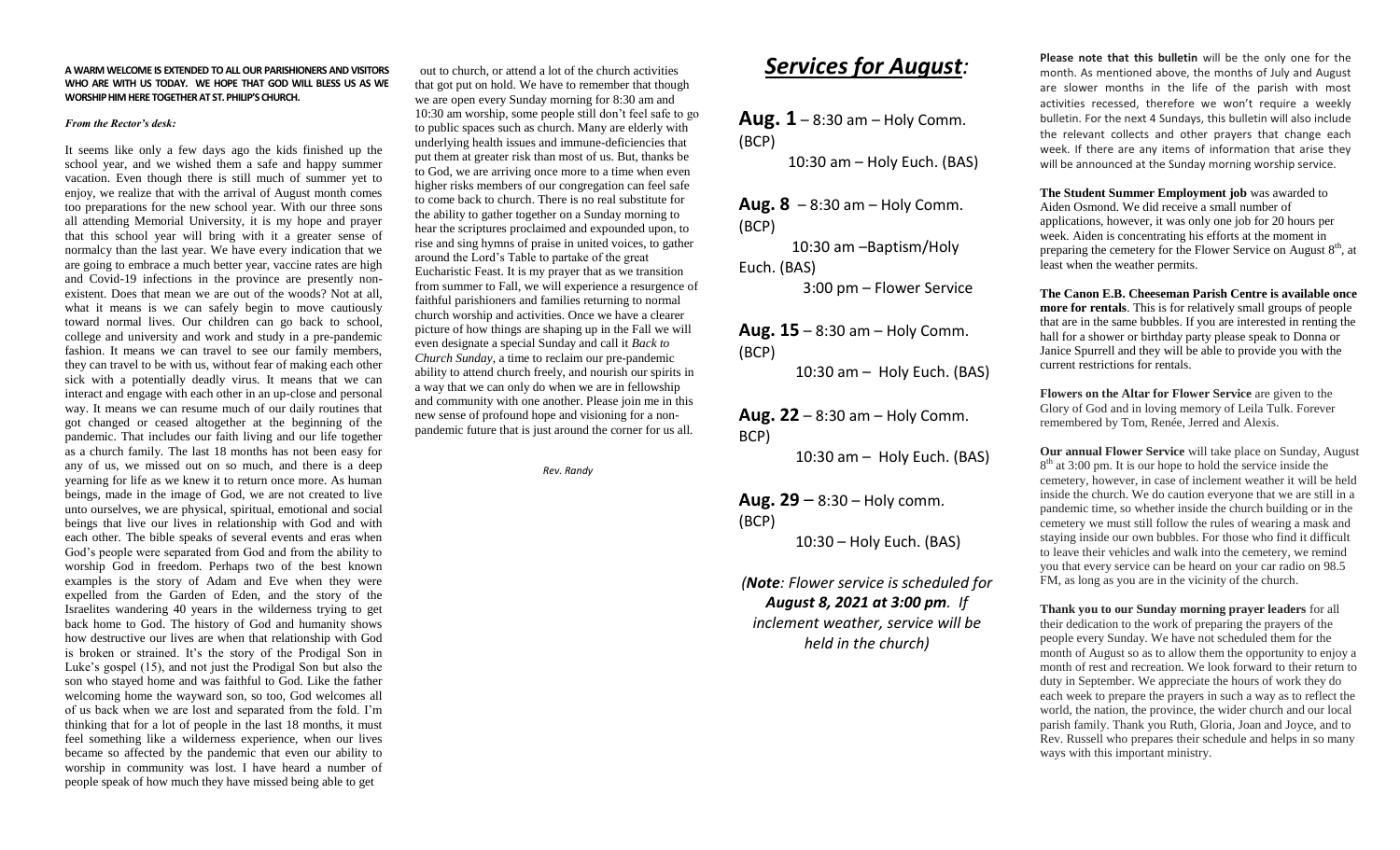## *SCRIPTURE READINGS*

# *August 1 st .*

**1st Reading**

*2 Samuel 11: 26-13: 13a*

*Psalm 51: 1-13 – Pages 770-771 (Dr. Greg Brown)*

#### **2nd Reading**

*Ephesians 4: 1-16 (Joyce Keeping)*

#### **Gospel**

*John 6: 24-35 (Deacon Bonnell)*

*August 8th*

**1st Reading**

*Daniel 7: 9-10, 13-14*

*Psalm 99 – Page 837 (Debbie Collis)*

**2nd Reading**

*2 nd. Peter 1: 16-19 (Gary King)*

#### **Gospel**

*Luke 9: 28-36 (Deacon Bonnell)*

## *August 15th*

**1st Reading**

*Isaiah 7: 10-15 Psalm 132: 6-10, 13-14 – Pages 889-890 (Lori Gosse)*

## *SCRIPTURE READINGS*

**2nd Reading** *Galatins 4: 4-7 (Reegan Gosse)*

**Gospel**

*Luke 1: 46-55 (Deacon Bonnell)*

 *August 22nd .*

#### **1st Reading**

*Ist. Kings 8: 22-30, 41-43 Psalm 84: Pages 817-818 (Ethel/Ches Barefitt)*

**2nd Reading**

*Ephesians 6: 10-20 (Canon Don)*

**Gospel**

*John 6: 56-69 (Deacon Bonnell)*

### **August 29th.**

**1 st Reading**

**Song of Solomon 2: 8-13 Psalm 45: 1-2, 7-10 – Pages 762-763 (Harvey Hiscock)**

#### **2 nd Reading**

**James 1: 17-27 (Ruth Hiscock)**

**Gospel Mark 7: 1-8, 14-15, 21-23 (Deacon Bonnell)**

### *Memorable Dates & Notices*

**Confirmation names are being accepted.** We hope that by this Fall we can begin Confirmation preparation again. Rev. Randy will determine a date for Confirmation in consultation with the bishop once we have a list of names to begin.

**Summer is approaching** and after a long Winter and wet Spring we look forward to warm and sunny days to come over the next few months. Traditionally it is always a slow time for church finances as parishioners are away, camping and doing all kinds of activities. The majority of parish expenses are spread over 12 months, such as stipend, diocesan assessments, maintenance, utilities, loans, etc. so we want to remind our parishioners of financial obligations we have to meet during these slow months. Many have signed up for Electronic Giving, some make Email Transfers, some send postdated cheques, etc. If we can all be mindful of our parish needs during the months of June, July and August our treasurer will be very happy.

**The Lavrock Camp and Conference Centre will not be open this Summer.** Because we are still in the midst of the pandemic traditional camps and other church activities will not be going ahead this Summer. This is unfortunate but beyond diocesan control, we look forward to a time when our youth and other church groups can once more assemble at our beautiful diocesan camp. If there are any virtual diocesan events being offered they will be promoted.

**We are now back to indoor worship** for our 8:30 am and 10:30 am services. It is still important that you register for Sunday worship by calling Donna or Janice Spurrell at 895-3581. If you attend on Sunday and you plan to be there the next Sunday just let them know at the registration table

#### **Beautification work around the site of the Columbaria has**

**started again.** Thank you to Dawn Cheeseman and Joyce Fewer for the work they have been doing there in the past couple of years, and others that have been helping them. Vestry is in the process of having constructed a story-board that will highlight the history of St. Philip's, which is a long history. As more and more columbaria niches are purchased there is a need for us to continue to enhance the area as well as the rest of the cemetery. Summer is always a time when family members are working on the graves of loved ones, we ask everyone working in the cemetery to help us keep it looking good by removing debris, and abiding by the cemetery regulations. If you see a grave nearby not being cared for, by all means cut away the grass and tend to it. Sometimes there are no family members around anymore to attend to the upkeep. Out of the 48 niches in the columbaria we have now sold 24 of them, with 24 more still available for purchase.

**ANGLICAN ALLIANCE BIBLE STUDIES - FAITH IN THE TIME OF CORONAVIRUS.** As we continue to worship at home perhaps the following link will be useful to you. Go online and give it a look: [https://s3-eu-west-2.amazonaws.com/sqe-anglican/wp](https://s3-eu-west-2.amazonaws.com/sqe-anglican/wp-content/uploads/2020/04/22143718/COVID-19-Bible-studies-FINAL.pdf)[content/uploads/2020/04/22143718/COVID-19-Bible-studies-](https://s3-eu-west-2.amazonaws.com/sqe-anglican/wp-content/uploads/2020/04/22143718/COVID-19-Bible-studies-FINAL.pdf)[FINAL.pdf](https://s3-eu-west-2.amazonaws.com/sqe-anglican/wp-content/uploads/2020/04/22143718/COVID-19-Bible-studies-FINAL.pdf)

**If you would like to receive Rev. Randy's weekly email** please provide your email address. Periodically, the Rector sends out emails to all those in the parish whose email he has on file. Please provide him with your email address by emailing him at [lockyerrandy@gmail.com.\](mailto:lockyerrandy@gmail.com./)

**Summer is a slow time for the parish financially**, so we are very grateful when our parishioners are able to get their contributions into the church. We have various options these days, post-dated cheques, dropping into the parish office during the week, E-Giving or Email Transfers. Your regular contributions ensures our parish treasurer is able to meet all of our monthly expenses and commitments.

#### *PWRDF update - Light for Every Birth matching fund at nearly 45%*

In June, an anonymous donor offered to match all donations, up to \$100,000, to our program installing solar suitcases in 50 rural health clinics in Mozambique. As of July 28, our generous supporters have donated almost \$45,000. The match ends September 28. So, please, if you would like to support this worthy project just take a plain white envelope, mark it "*PWRDF – Light for every birth donation", and drop it into the offering plate before the deadline.*